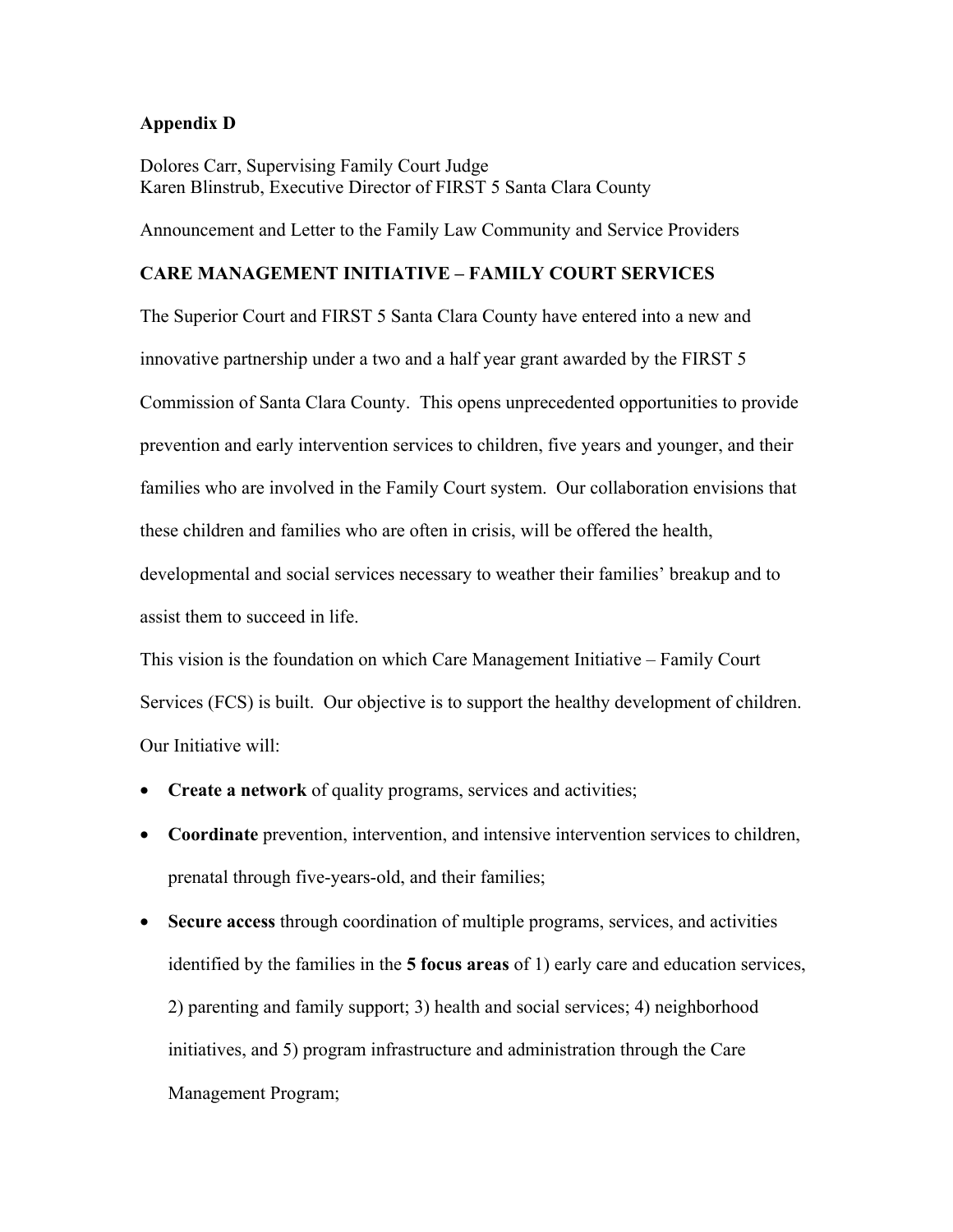- **Identify and address gaps** in needed services and the over- and under-utilization of existing services;
- **Prevent** families with children prenatal to five-years-old from entering Dependency Court;
- **Foster community collaboration** to enable the coordination and integration of existing services and infrastructures; and
- **Be a major catalyst** for systemic change within the Family Court System.

.

The target population for this grant project is children prenatal through five years of age, whose families represent a wide range of families across Santa Clara County. All of these families are separated or divorced, many of whom are frequently in crisis as a result of instability, lack of income, conflict, and disruption in their home life. These families and their children are potentially high risk due to serious problems including child abuse/neglect, domestic violence, substance abuse, and extreme conflict and they have difficulty accessing the needed services and interventions.

The Initiative will staff the courthouse with Care Managers who will provide personal support and assistance to families in securing resources and services in the community aimed at protecting the safety and welfare of their children, enhancing their development, and improving family functioning.

An assessment will be conducted to determine the services needed by these families, as well as obstacles to access. The survey below is a first step in looking at developing programs and strategies to increase the percentage of families who will provide safe, stable and loving homes for their children.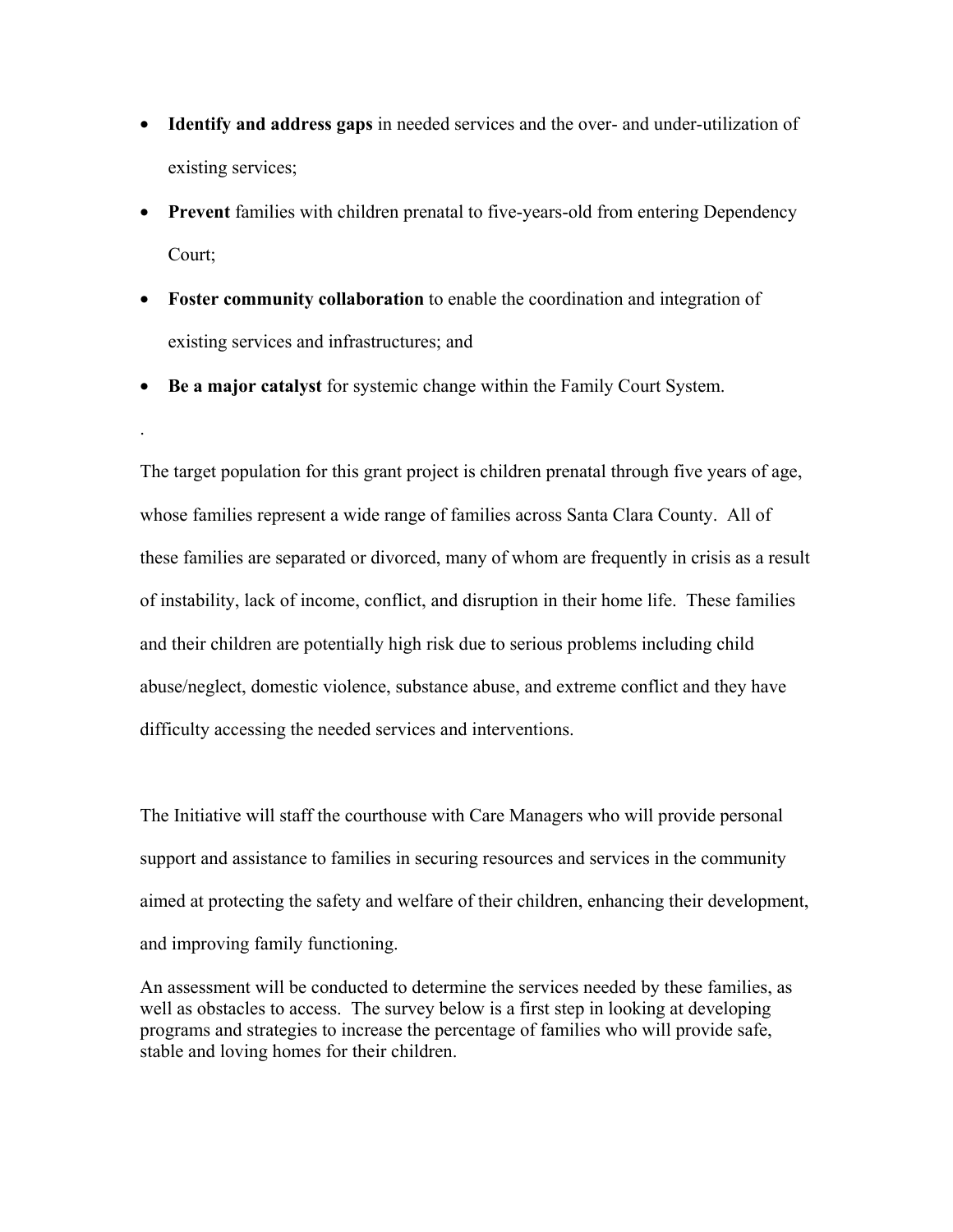Your experience with these families and your knowledge of services that they need as well as the obstacles they face in obtaining services is important information for this assessment. Please complete the survey below and add any other services or obstacles that we have overlooked.

|                                                                                                                              | Title:         |                         |                                                                                   |                |   |
|------------------------------------------------------------------------------------------------------------------------------|----------------|-------------------------|-----------------------------------------------------------------------------------|----------------|---|
|                                                                                                                              |                |                         |                                                                                   |                |   |
|                                                                                                                              |                |                         |                                                                                   |                |   |
| Years of experience working with Family Court parents and children: _____________                                            |                |                         |                                                                                   |                |   |
| Please circle your opinion on the following statements using this scale:                                                     |                |                         |                                                                                   |                |   |
| 3 <sup>7</sup><br>2                                                                                                          | $\overline{4}$ |                         |                                                                                   |                |   |
| strongly disagree                                                                                                            | strongly agree |                         |                                                                                   |                |   |
| The children of the families I see need this service:                                                                        |                |                         |                                                                                   |                |   |
| Health care                                                                                                                  | $\mathbf{1}$   | $\overline{2}$          | 3 <sup>7</sup>                                                                    | $\overline{4}$ | 5 |
| Dental care                                                                                                                  | $\mathbf{1}$   | $\overline{2}$          |                                                                                   | $3 \t 4$       | 5 |
| Counseling                                                                                                                   | $\mathbf{1}$   | $\overline{2}$          |                                                                                   | $3 \t 4$       | 5 |
| Child abuse prevention                                                                                                       | $\mathbf{1}$   | $\frac{2}{2}$           |                                                                                   | $3 \t 4$       | 5 |
| Health insurance                                                                                                             | $\mathbf{1}$   |                         |                                                                                   | $3 \t 4$       | 5 |
| Learning assessment services                                                                                                 | $\mathbf{1}$   |                         | $2 \t 3$                                                                          | $\overline{4}$ | 5 |
| Supervised visitation services                                                                                               | $\mathbf{1}$   |                         | $\begin{array}{ccc}\n2 & 3 \\ 2 & 3\n\end{array}$                                 | $\overline{4}$ | 5 |
| Group sessions for children of divorce                                                                                       | $\mathbf{1}$   |                         |                                                                                   | $\overline{4}$ | 5 |
| The parents or caretakers that I see request or are ordered to the following services but<br>have difficulty obtaining them: |                |                         |                                                                                   |                |   |
| Counseling                                                                                                                   | 1              | $\overline{2}$          | $\overline{3}$                                                                    | $\overline{4}$ | 5 |
| Parenting classes                                                                                                            |                |                         | $\begin{array}{cccc} 1 & 2 & 3 & 4 \\ 1 & 2 & 3 & 4 \\ 1 & 2 & 3 & 4 \end{array}$ |                | 5 |
| Co-parenting and parallel-parenting services                                                                                 |                |                         |                                                                                   |                | 5 |
| Domestic violence intervention program                                                                                       |                |                         |                                                                                   |                | 5 |
| Anger management classes/counseling                                                                                          |                | $\overline{\mathbf{c}}$ | 3                                                                                 | 4              | 5 |
| Substance abuse treatment program                                                                                            |                | $\overline{2}$          | 3                                                                                 | 4              | 5 |
| Group interventions for high conflict families                                                                               | L              | $\overline{2}$          | $\overline{3}$                                                                    | $\overline{4}$ | 5 |
| Victim witness counseling and services                                                                                       |                | $\overline{2}$          | 3                                                                                 | 4              | 5 |
| The services are not utilized by the families because of the following reasons: (Please<br>circle all that apply)            |                |                         |                                                                                   |                |   |

a) Cannot afford the costs of the services f) Do not have child care available b) Do not have transportation g) Do not have the time to go

 $\phi$ ) Do not have transportation